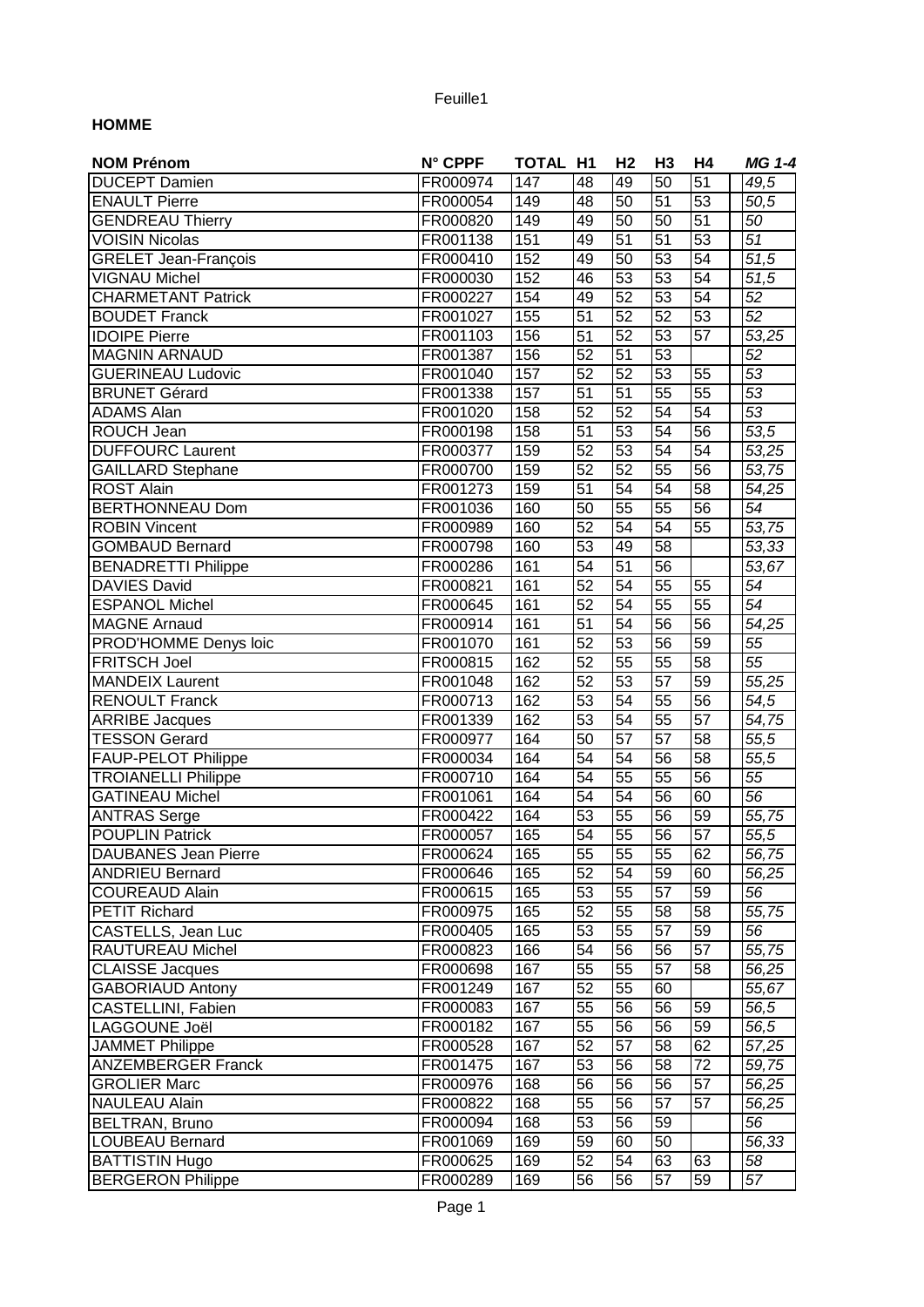| <b>COUTURIER Michel</b>      | FR001247 | 170             | 55              | 56              | 59              | 65 | 58,75              |
|------------------------------|----------|-----------------|-----------------|-----------------|-----------------|----|--------------------|
| <b>BIEN Louis</b>            | FR001067 | 170             | 54              | 58              | 58              | 59 | 57,25              |
| <b>PAOLI Claude</b>          | FR000803 | 170             | 60              | 55              | $\overline{55}$ |    | 56,67              |
| <b>MARIN Didier</b>          | FR001481 | 170             | $\overline{53}$ | $\overline{54}$ | 63              | 66 | 59                 |
| <b>GUILLOU Laurent</b>       | FR000947 | 171             | $\overline{54}$ | $\overline{58}$ | 59              | 61 | $\overline{58}$    |
| <b>SARRY Christophe</b>      | FR001470 | 171             | 53              | 58              | 60              | 61 | $\overline{58}$    |
| <b>KUSNIEREK, Christian</b>  | FR001372 | 171             | $\overline{57}$ | 60              | 54              |    | $\overline{57}$    |
| <b>STEPHENSON Chris</b>      | FR001078 | 171             | 54              | 57              | 60              | 60 | 57,75              |
| <b>AUPETIT Sebastien</b>     | FR000177 | 172             | 55              | 57              | 60              | 61 | 58,25              |
| <b>GAGNARDOT Jean-Michel</b> | FR000791 | 172             | 55              | 57              | 60              | 63 | 58,75              |
| <b>LEDOUX Bernard</b>        | FR001154 | 172             | $\overline{56}$ | 58              | $\overline{58}$ | 64 | $\overline{59}$    |
| <b>FERJOUX Bernard</b>       | FR001161 | 172             | $\overline{59}$ | 54              | 59              |    | $\overline{57,}33$ |
| CAMBOURS, Jean Luc           | FR000096 | 172             | 52              | $\overline{55}$ | 65              | 67 | 59,75              |
| SISAVATH Sakhone             | FR000833 | 172             | $\overline{56}$ | 58              | 58              | 59 | 57,75              |
| <b>GAILLARD Henri</b>        | FR001201 | 172             | 60              | 57              | 55              |    | 57,33              |
| <b>PLATEAU Claude</b>        | FR000849 | 172             | 56              | 58              | $\overline{58}$ | 60 | $\overline{58}$    |
| <b>GALTHIE Bernard</b>       | FR000528 | 172             | $\overline{55}$ | 58              | 59              | 61 | 58,25              |
| <b>BRASSEUR Dany</b>         | FR001142 | 173             | 52              | 60              | 61              | 63 | 59                 |
| <b>BALDOMERO Patrick</b>     | FR001179 | 173             | 56              | $\overline{57}$ | 60              |    | 57,67              |
| <b>VUILLERMOZ Bernard</b>    | FR000245 | 173             | 57              | 57              | 59              |    | 57,67              |
| <b>HADJELIS Bruno</b>        | FR000429 | 173             | 56              | 58              | 59              | 60 | 58,25              |
| <b>BORDIER Thierry</b>       | FR001046 | 173             | 55              | 59              | 59              | 61 | 58,5               |
| <b>PRADEAU Jean-Pierre</b>   | FR000706 | 173             | 55              | 58              | 60              | 62 | 58,75              |
| CAILLAU, Jean Paul           | FR001371 | $\frac{1}{173}$ | 56              | 57              | 60              |    | 57,67              |
| <b>GIROT Jean Paul</b>       | FR000930 | $\frac{1}{173}$ | 55              | 55              | 63              | 64 | 59,25              |
| <b>CUNY Antoine</b>          | FR000879 | 174             | 55              | 59              | 60              | 63 | 59,25              |
| <b>DELAMBRE Patrick</b>      | FR001278 | 174             | 53              | 59              | 62              | 62 | 59                 |
| <b>TURROQUES Alain</b>       | FR000888 | 174             | 55              | 59              | 60              | 61 | 58,75              |
| <b>TROUSSICOT Gervais</b>    | FR000366 | 175             | 58              | 60              | 57              |    | 58,33              |
| <b>PROUST Francis</b>        | FR001073 | 175             | 54              | 60              | 61              | 64 | 59,75              |
| <b>CARDOSO Laurent</b>       | FR001058 | 175             | 54              | 57              | 64              | 67 | 60,5               |
| <b>LAMBERT</b> Serge         | FR001089 | 175             | 61              | 57              | 57              |    | 58,33              |
| <b>HAMELOTTE Hervé</b>       | FR000743 | 175             | 56              | 59              | 60              |    | 58,33              |
| <b>DENIS JEAN CHARLES</b>    | FR001387 | 175             | 60              | 56              | 59              |    | 58,33              |
| <b>LEGRAND Michel</b>        | FR000203 | 176             | 58              | 59              | 59              | 60 | 59                 |
| MICHARDIERE Manu             | FR00088  | 176             | $\overline{55}$ | 59              | 62              |    | 58,67              |
| <b>ETESSE Bernard</b>        | FR000239 | 177             | 58              | 59              | 60              | 60 | 59,25              |
| MORA Roch                    | FR001105 | 177             | 58              | 59              | 60              | 62 | 59,75              |
| <b>SAUAIS Théo</b>           | FR001362 | 177             | 55              | 60              | 62              |    | 59                 |
| LAIZET Jean-Claude           | FR001088 | 177             | 60              | 59              | 58              |    | 59                 |
| <b>MOREAU Gilles</b>         | FR000790 | 177             | 58              | 64              | 55              |    | 59                 |
| <b>BETTAN Wilfried</b>       | FR000430 | 177             | 57              | 59              | 61              | 62 | 59,75              |
| <b>HEYBERGER Julien</b>      | FR001204 | 177             | 57              | 59              | 61              |    | 59                 |
| <b>VINCENT, Marc</b>         | FR001376 | 178             | 55              | 59              | 64              | 69 | 61,75              |
| <b>MARQUE Yvan</b>           | FR000233 | 178             | 57              | 60              | 61              | 64 | 60,5               |
| <b>DUGAT Jean claude</b>     | FR001297 | 178             | 59              | 59              | 60              | 60 | 59,5               |
| <b>GABORIT Jean Yves</b>     | FR001287 | 178             | 58              | 64              | 56              |    | 59,33              |
| <b>DONKERSLOOT Bob</b>       | FR000215 | 178             | 57              | 63              | 58              |    | 59,33              |
| <b>BEAUDRIT Victor</b>       | FR001066 | 178             | 60              | 60              | 58              |    | 59,33              |
| <b>GARNIER Jean Paul</b>     | FR001053 | 179             | 57              | 60              | 62              | 62 | 60,25              |
| <b>GIBERT Jean</b>           | FR001079 | 179             | 56              | 61              | 62              | 65 | 61                 |
| <b>PUJOL Didier</b>          | FR000036 | 179             | 63              | 57              | 59              |    | 59,67              |
| <b>SARRY Jean Michel</b>     | FR001468 | 179             | 56              | 61              | 62              | 65 | 61                 |
| <b>CHARRUAUD Philippe</b>    | FR000672 | 180             | 59              | 60              | 61              |    | 60                 |
| DENIZET, Benoît              | FR000087 | 180             | 59              | 60              | 61              | 62 | 60,5               |
| <b>DELABAUDINIERE Claude</b> | FR001094 | 180             | 63              | 59              | 58              |    | 60                 |
|                              |          |                 |                 |                 |                 |    |                    |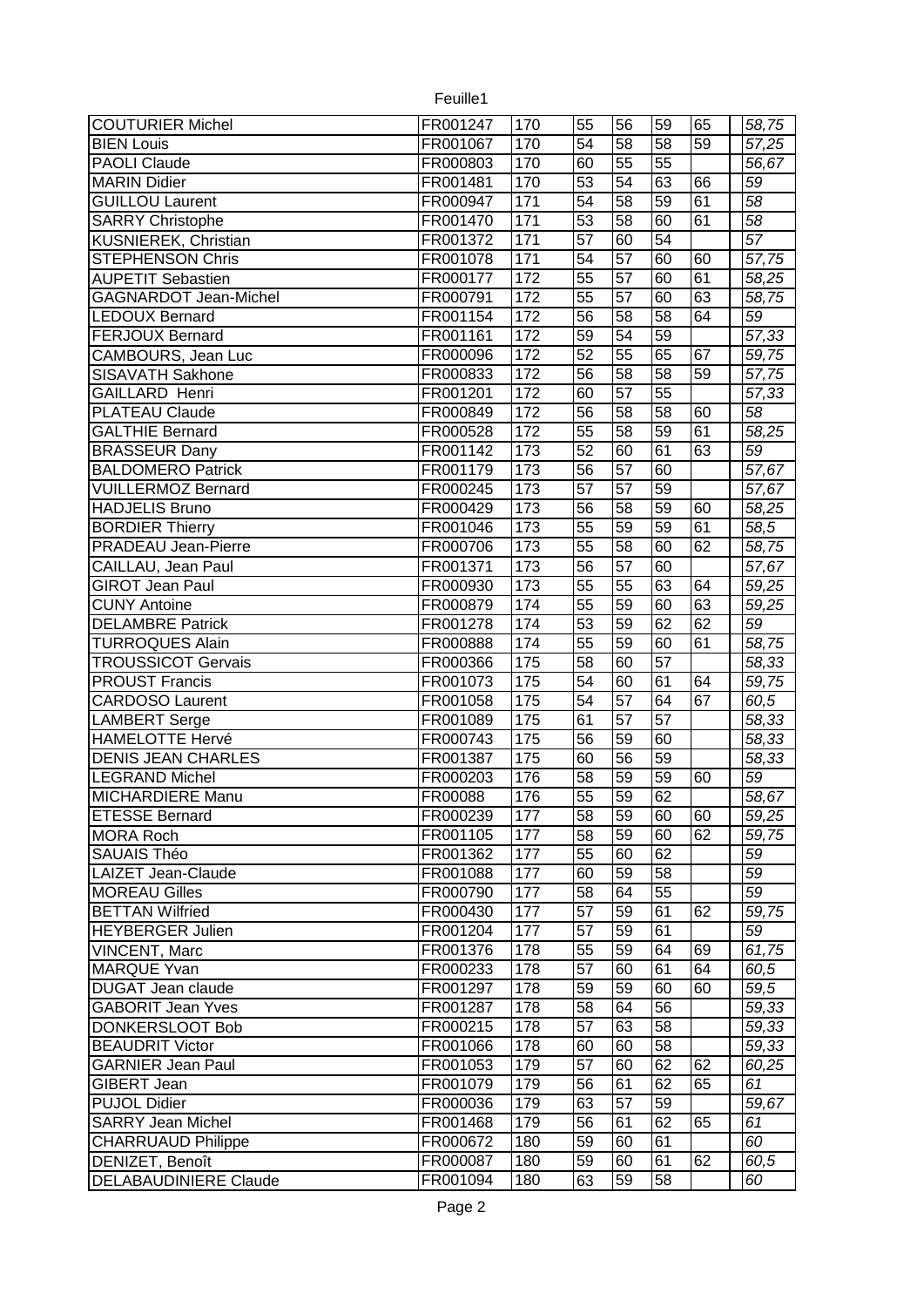| <b>MILLES-LACROIX Denis</b> | FR000299 | 180 | 56              | 61 | 63              | 67 |             |
|-----------------------------|----------|-----|-----------------|----|-----------------|----|-------------|
| <b>MIGNOT Bernard</b>       | FR000802 | 180 | $\overline{59}$ | 63 | $\overline{58}$ |    | 61,75<br>60 |
| <b>DELPECH</b> Jacques      | FR000878 | 180 | $\overline{58}$ | 60 | 62              | 62 | 60,5        |
|                             |          |     | $\overline{58}$ |    | 63              | 65 |             |
| <b>GOGUET Michel</b>        | FR001044 | 181 |                 | 60 |                 |    | 61,5        |
| <b>ESTEVE Christian</b>     | FR000176 | 181 | 57              | 61 | 63              | 63 | 61          |
| <b>LAMBERT</b> Jean michel  | FR001426 | 181 | 59              | 59 | 63              |    | 60,33       |
| <b>CHASSERIAUX Jacques</b>  | FR001047 | 182 | 58              | 60 | 64              | 65 | 61,75       |
| <b>CREMONT Bernard</b>      | FR001144 | 182 | $\overline{58}$ | 61 | 63              | 64 | 61,5        |
| <b>DUVIVIER Alain</b>       | FR000216 | 182 | $\overline{59}$ | 61 | 62              | 66 | 62          |
| <b>CLOPEAU Nicolas</b>      | FR000937 | 182 | 62              | 62 | $\overline{58}$ |    | 60,67       |
| <b>HUCAULT Alain</b>        | FR001054 | 182 | 60              | 60 | 62              | 72 | 63,5        |
| <b>ALLANIC Jeremie</b>      | FR001211 | 183 | $\overline{59}$ | 60 | 64              | 65 | 62          |
| <b>HICKMAN Bernard</b>      | FR001087 | 183 | 58              | 64 | 61              |    | 61          |
| <b>SIGOGNEAU Jacques</b>    | FR000395 | 183 | 56              | 59 | 68              | 79 | 65,5        |
| <b>PUYDOYEUX Arnaud</b>     | FR000175 | 183 | $\overline{59}$ | 61 | 63              | 67 | 62,5        |
| <b>DENIS Arnaud</b>         | FR000440 | 184 | $\overline{59}$ | 62 | 63              | 66 | 62,5        |
| <b>FAURE Gilles</b>         | FR000617 | 184 | $\overline{67}$ | 55 | 62              |    | 61,33       |
| <b>TURON, Pierre</b>        | FR000097 | 184 | 62              | 62 | 60              |    | 61,33       |
| <b>THIERY Philippe</b>      | FR001442 | 184 | 59              | 62 | 63              | 67 | 62,75       |
| LECOUSTEY Theo              | FR001485 | 184 | 60              | 63 | 61              |    | 61,33       |
| <b>DESSAGNE Alain</b>       | FR001323 | 184 | 64              | 62 | 58              |    | 61,33       |
| <b>LEMOINE Andre</b>        | FR001252 | 184 | 61              | 64 | 59              |    | 61,33       |
| <b>BUSQUERE Jean Pierre</b> | FR001118 | 185 | 60              | 61 | 64              | 66 | 62,75       |
| HUBERT, Franck              | FR001373 | 185 | 58              | 62 | 65              | 67 | 63          |
| <b>CAUET Yves</b>           | FR000058 | 185 | 58              | 63 | 64              |    | 61,67       |
| <b>GUILLOUX René</b>        | FR000522 | 185 | 60              | 62 | 63              |    | 61,67       |
| <b>HELLEQUIN Michel</b>     | FR000011 | 185 | 65              | 59 | 61              |    | 61,67       |
| <b>BOULANGER, Robert</b>    | FR000322 | 185 | 58              | 62 | 65              |    | 61,67       |
| SOURDOULAUD Yvon            | FR000629 | 185 | 67              | 60 | 58              |    | 61,67       |
| <b>MANVILLE Michel</b>      | FR001106 | 185 | 60              | 62 | 63              | 63 | 62          |
| <b>DIGUET Pascal</b>        | FR001248 | 185 | 59              | 61 | 65              | 65 | 62,5        |
|                             |          |     |                 |    |                 |    |             |
| <b>ELIE</b> Christian       | FR001045 | 185 | 62              | 64 | 59              |    | 61,67       |
| <b>WHEELDON Tony</b>        | FR001420 | 186 | $\overline{59}$ | 62 | 65              | 71 | 64,25       |
| GILLAIZEAU Christophe       | FR000187 | 186 | 60              | 63 | 63              | 64 | 62,5        |
| <b>DEFRANOUX Daniel</b>     | FR001423 | 186 | 61              | 60 | 65              |    | 62          |
| <b>GAILLARD Jean claude</b> | FR001162 | 186 | 60              | 61 | 65              | 68 | 63,5        |
| <b>BURRER Jean</b>          | FR000240 | 186 | 57              | 64 | 65              | 66 | 63          |
| <b>FARRELL James</b>        | FR000014 | 187 | 64              | 61 | 62              |    | 62,33       |
| <b>PECOUL Claude</b>        | FR001280 | 187 | 64              | 59 | 64              |    | 62,33       |
| <b>FONTENEAU Guy</b>        | FR000995 | 187 | 64              | 66 | 57              |    | 62,33       |
| <b>STEENLAND Luc</b>        | FR000691 | 187 | 62              | 62 | 63              | 65 | 63          |
| <b>DELRIEU Francis</b>      | FR000378 | 187 | 60              | 62 | 65              | 66 | 63,25       |
| <b>PRIOUL Gilles</b>        | FR000290 | 187 | 59              | 70 | 58              |    | 62,33       |
| <b>ABRIAL Georges</b>       | FR000109 | 187 | 64              | 59 | 64              |    | 62,33       |
| SANSONNET Jean-Christophe   | FR000256 | 188 | 59              | 64 | 65              | 66 | 63,5        |
| <b>ALBERT Didier</b>        | FR001034 | 188 | 61              | 62 | 65              | 65 | 63,25       |
| <b>DIVUOLO Fernandino</b>   | FR000127 | 188 | 61              | 57 | 70              |    | 62,67       |
| <b>MEGRET Eric</b>          | FR001363 | 188 | 60              | 63 | 65              |    | 62,67       |
| <b>GUILLON Laurent</b>      | FR001285 | 189 | 52              | 68 | 69              | 70 | 64,75       |
| <b>LOURIOU Francis</b>      | FR000234 | 189 | 62              | 63 | 64              | 67 | 64          |
| RICOU Jean-Jacques          | FR000008 | 189 | 64              | 62 | 63              |    | 63          |
| <b>DINNAT Bernard</b>       | FR000001 | 189 | 61              | 64 | 64              | 69 | 64,5        |
| <b>GUILLEMET Laurent</b>    | FR000626 | 189 | 60              | 59 | 70              |    | 63          |
| <b>GOULARD Joël</b>         | FR001108 | 189 | 66              | 65 | 58              |    | 63          |
| <b>BROZE Yves</b>           | FR001202 | 189 | 57              | 68 | 64              |    | 63          |
| <b>JOLIBOIS Marc</b>        | FR001324 | 190 | 65              | 60 | 65              |    | 63,33       |
|                             |          |     |                 |    |                 |    |             |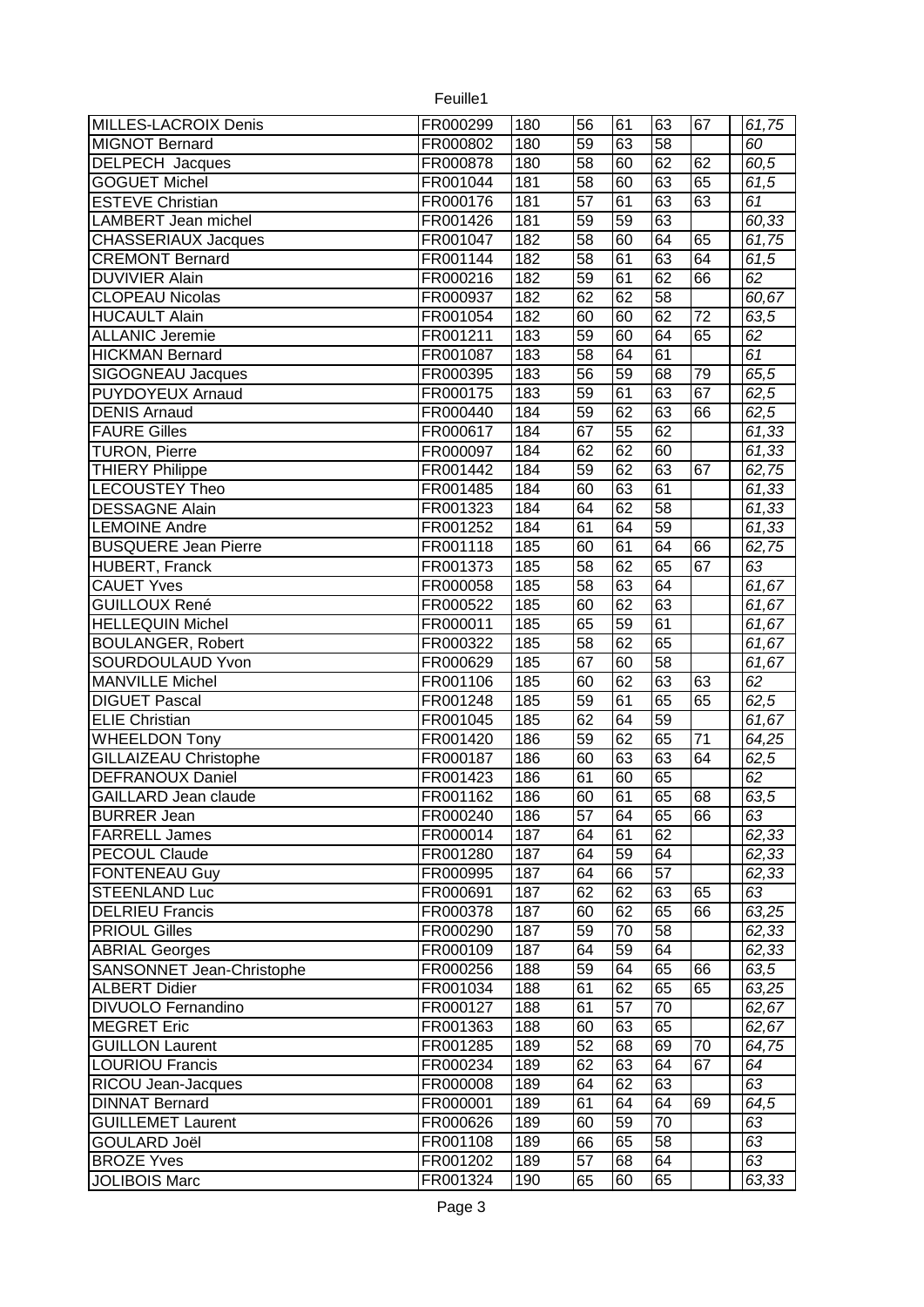| <b>CHARRUAUD Lucas</b>        | FR000676 | 190              | 63              | 62              | 65              |                 | 63,33 |
|-------------------------------|----------|------------------|-----------------|-----------------|-----------------|-----------------|-------|
| PONS André                    | FR000238 | 190              | 66              | 63              | 61              |                 | 63,33 |
| <b>FABIER Alain</b>           | FR000817 | 190              | 65              | 66              | 59              |                 | 63,33 |
| THORE, Christophe             | FR001377 | 191              | 64              | 59              | 68              |                 | 63,67 |
| <b>CHAINTRIER Olivier</b>     | FR001183 | 192              | 63              | 62              | 67              |                 | 64    |
| <b>SOULARD Philippe</b>       | FR000776 | 192              | 64              | 64              | 64              | 69              | 65,25 |
| <b>HARRIS Philip</b>          | FR000984 | 192              | 61              | 64              | 67              | 69              | 65,25 |
| <b>SOLAIRE Remy</b>           | FR001037 | 192              | 64              | 62              | 66              |                 | 64    |
| <b>HOUSLEY Kelvin</b>         | FR001116 | 192              | 63              | 64              | 65              | 68              | 65    |
| <b>LAWSON Roger</b>           | FR000985 | 192              | 63              | 64              | 65              | 65              | 64,25 |
| PROVOST Loic                  | FR001182 | 192              | 63              | 66              | 63              |                 | 64    |
| <b>GUERY Andre Hubert</b>     | FR001347 | 193              | 65              | 64              | 64              |                 | 64,33 |
| <b>COLOGNI Jean-François</b>  | FR000183 | 193              | $\overline{71}$ | 62              | 60              |                 | 64,33 |
| <b>CROCHET Patrick</b>        | FR001471 | 193              | 70              | 61              | 62              |                 | 64,33 |
| <b>RODRIGUEZ Jean Louis</b>   | FR000632 | 193              | $\overline{58}$ | 64              | $\overline{71}$ |                 | 64,33 |
| <b>MAINGRET Guy</b>           | FR001254 | 193              | 63              | 65              | 65              | 69              | 65,5  |
| <b>GESPO Raphael</b>          | FR001463 | 193              | 64              | 59              | $\overline{70}$ |                 | 64,33 |
| <b>BALLOT Edmont</b>          | FR000108 | 193              | 63              | 66              | 64              |                 | 64,33 |
| <b>SAWKO Pierre</b>           | FR000664 | 194              | 59              | 64              | $\overline{71}$ |                 | 64,67 |
| <b>ESMENJAUD Norbert</b>      | FR001107 | 194              | 64              | 65              | 65              | 66              | 65    |
| <b>MOLLE Gérard</b>           | FR001110 | 194              | 62              | 65              | 67              | 68              | 65,5  |
| <b>LAVERGNE Dominique</b>     | FR000221 | 195              | 63              | 64              | 68              | 70              | 66,25 |
| <b>DE-LA-RONDE Pierre</b>     | FR001392 | 195              | 63              | 66              | 66              | 69              | 66    |
| <b>HOLLINGWORTH Steven</b>    | FR000980 | 195              | 62              | 65              | 68              | 71              | 66,5  |
| <b>PRAX Dominique</b>         | FR000052 | 195              | 64              | 63              | 68              |                 | 65    |
| PREVOST Frederic              | FR000312 | 195              | 60              | 67              | 68              | 72              | 66,75 |
| DE VRIES Jean Willem          | FR000257 | 196              | 64              | 66              | 66              | 69              | 66,25 |
| <b>TOULAS, Jean-Pierre</b>    | FR000959 | 196              | 70              | 66              | 60              |                 | 65,33 |
| <b>LLAPASET Laurent</b>       | FR000039 | 197              | 69              | 64              | $6\overline{4}$ |                 | 65,67 |
| <b>SUET Paul</b>              | FR001244 | 197              | 65              | 65              | 67              | 75              | 68    |
| <b>LIGNER Michel</b>          | FR001253 | 197              | 65              | 66              | 66              | 67              | 66    |
| <b>DUPHIL Philippe</b>        | FR000789 | 197              | 62              | 67              | 68              | 71              | 67    |
| <b>DURRIEUX Pierre</b>        | FR000666 | 198              | 63              | 66              | 69              | $\overline{71}$ | 67,25 |
| <b>ROUX Hugues</b>            | FR001263 | 198              | 63              | 66              | 69              | 70              | 67    |
| <b>CAILLE Jean Michel</b>     | FR001035 | 198              | 63              | 63              | $\overline{72}$ | $\overline{74}$ | 68    |
| <b>BRUINAUD Franck</b>        | FR000467 | 198              | 64              | 66              | 68              | 68              | 66,5  |
| <b>FAURE Georges</b>          | FR000208 | 199              | 65              | 67              | 67              | 69              | 67    |
| <b>AZEMA Pierre</b>           | FR001346 | 199              | 69              | 61              | 69              |                 | 66,33 |
| DAILLEZ Jean Pierre           | FR001199 | 199              | 63              | 68              | 68              | 75              | 68,5  |
| <b>SUBERVILLE Renaud</b>      | FR000933 | 200              | 62              | 65              | 73              | 91              | 72,75 |
| <b>BERGES Robert</b>          | FR000996 | $\overline{200}$ | 68              | 65              | 67              |                 | 66,67 |
| <b>LOISEAU Eric</b>           | FR001389 | 200              | 63              | 66              | 71              | 81              | 70,25 |
| <b>LAZZARINO Bertrand</b>     | FR001118 | 200              | 65              | 67              | 68              | 75              | 68,75 |
| <b>DECAILLON Michel</b>       | FR001326 | 201              | 68              | 68              | 65              |                 | 67    |
| <b>BERTET Jacques</b>         | FR000631 | $\overline{201}$ | 65              | 67              | 69              | 76              | 69,25 |
| <b>LE GUERN Franck</b>        | FR001091 | 202              | 67              | 67              | 68              |                 | 67,33 |
| <b>CASTEX, Pierre</b>         | FR000092 | 202              | 60              | $\overline{71}$ | $\overline{71}$ |                 | 67,33 |
| <b>DEJEAN Gilbert</b>         | FR001000 | 202              | 65              | 67              | 70              | 77              | 69,75 |
| <b>DELETANG Jacques</b>       | FR001155 | 202              | 60              | 70              | $\overline{72}$ | $\overline{73}$ | 68,75 |
| <b>RINALDO Ryanick</b>        | FR000808 | 202              | 64              | 67              | 71              |                 | 67,33 |
| <b>CHEVRON Pierre Etienne</b> | FR000830 | 203              | 71              | 70              | 62              |                 | 67,67 |
| <b>LEDEMANY Dominique</b>     | FR001125 | 203              | 69              | 62              | 72              |                 | 67,67 |
| <b>VERNAIRE Lionel</b>        | FR000035 | 203              | 59              | 67              | 77              |                 | 67,67 |
| <b>TOUSSENEL Didier</b>       | FR001146 | 203              | 63              | 74              | 66              |                 | 67,67 |
| <b>NEKEMAN Daniel</b>         | FR001532 | 203              | 62              | 76              | 65              |                 | 67,67 |
| <b>GODIN Jean Michel</b>      | FR001513 | 203              | 67              | 70              | 66              |                 | 67,67 |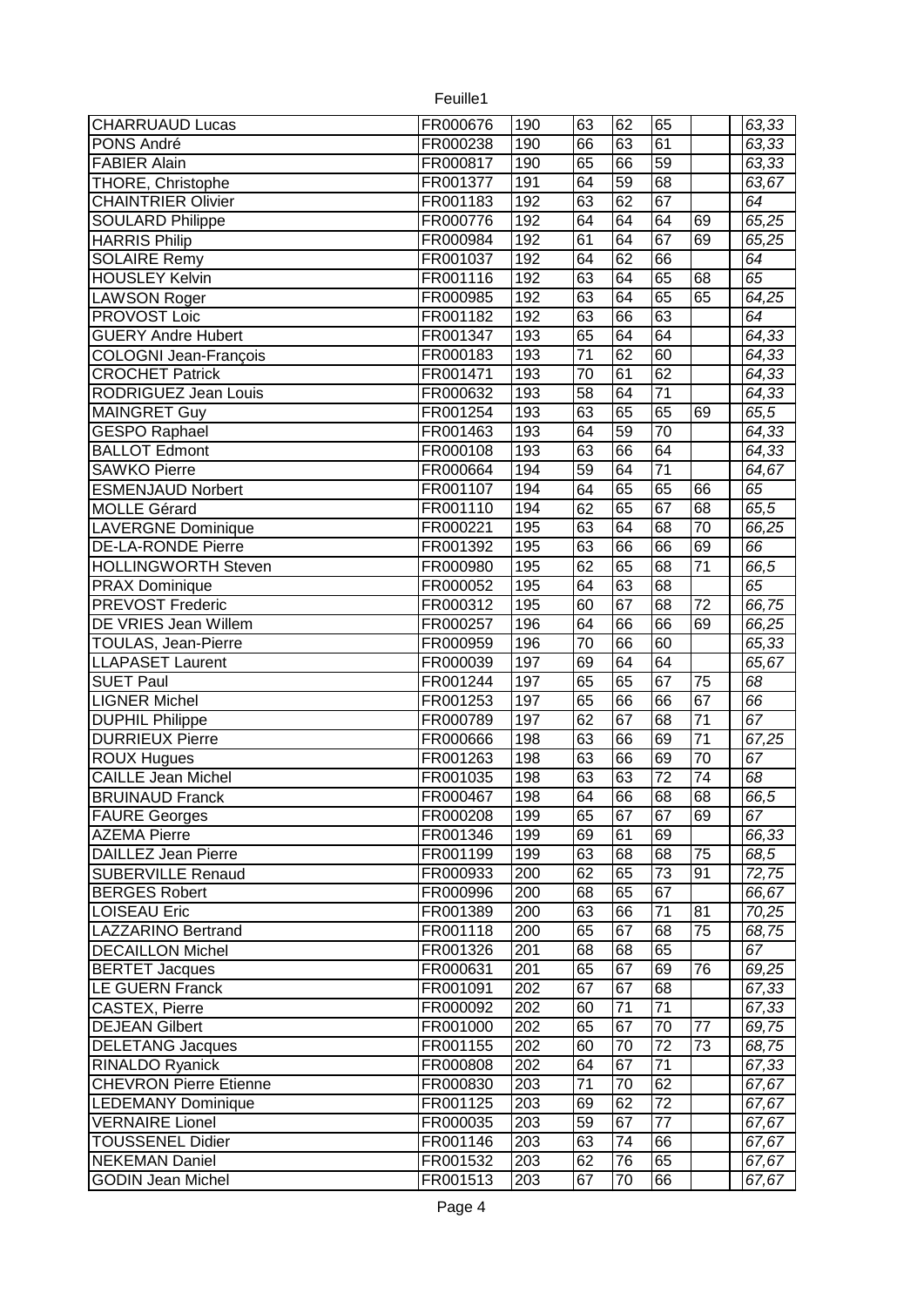| <b>FUZEAU Joel</b>          | FR001348 | 203                     | 67              | 67              | 69              | 71              | 68,5            |
|-----------------------------|----------|-------------------------|-----------------|-----------------|-----------------|-----------------|-----------------|
| <b>BRENON Jacques</b>       | FR001314 | $\overline{204}$        | 74              | 67              | 63              |                 | 68              |
| <b>GARNIER Philippe</b>     | FR001327 | 205                     | 68              | 68              | 69              | 69              | 68,5            |
| <b>PERUSIN Serge</b>        | FR000949 | 205                     | 70              | $\overline{72}$ | 63              |                 | 68,33           |
| <b>ALIX Christophe</b>      | FR001193 | $\overline{205}$        | 65              | 67              | $\overline{73}$ | 78              | 70,75           |
| <b>REMAUD Pierre</b>        | FR001145 | $\overline{205}$        | 67              | 67              | $\overline{71}$ | $\overline{74}$ | 69,75           |
| <b>GROLLEAU Daniel</b>      | FR001250 | $\overline{205}$        | 64              | 69              | 72              | $\overline{77}$ | 70,5            |
| <b>PROVOST Louis Henri</b>  | FR001187 | 206                     | 67              | 76              | 63              |                 | 68,67           |
| <b>GUERIN Valentin</b>      | FR001148 | 206                     | 67              | 63              | 76              |                 | 68,67           |
| <b>FEJEAN François</b>      | FR000305 | 206                     | 64              | 70              | 72              |                 | 68,67           |
| <b>BARDA Michel</b>         | FR000874 | 208                     | 68              | $\overline{70}$ | 70              | $\overline{75}$ | 70,75           |
| <b>TOUX Kévin</b>           | FR000019 | 208                     | 65              | $\overline{74}$ | 69              |                 | 69,33           |
| <b>MOUCHTOURIS Georges</b>  | FR000694 | 209                     | 65              | 70              | 74              | 81              | 72,5            |
| <b>MASSON Luc</b>           | FR000693 | 209                     | 68              | $\overline{72}$ | 69              |                 | 69,67           |
| <b>CHRYSOSTOME Thomas</b>   | FR000254 | $\overline{209}$        | 65              | 63              | 81              |                 | 69,67           |
| <b>MARTIN Patrick</b>       | FR001039 | 209                     | $\overline{71}$ | $\overline{72}$ | 66              |                 | 69,67           |
| <b>RAEVEL Pascal</b>        | FR001080 | $\overline{210}$        | $\overline{72}$ | 62              | 76              |                 | 70              |
| <b>BEAUVOIS Gérard</b>      | FR001401 | $\overline{212}$        | $\overline{70}$ | $\overline{71}$ | 71              | 75              | 71,75           |
| <b>FLEURY Yves</b>          | FR001038 | $\overline{212}$        | 78              | $\overline{73}$ | 61              |                 | 70,67           |
| PAQUEREAU Roger             | FR001257 | 214                     | 69              | $\overline{72}$ | $\overline{73}$ | 75              | 72,25           |
| <b>AUPETIT Bernard</b>      | FR000186 | 214                     | 71              | 76              | 67              |                 | 71              |
| <b>MEYS Daniel</b>          | FR000485 | 214                     | 69              | 69              | 76              | 83              | 74,25           |
| BAJON, Andre                | FR001380 | 215                     | 77              | $\overline{72}$ | 66              |                 | 71,67           |
| <b>AMER Hassane</b>         | FR001203 | 215                     | 70              | 70              | 75              |                 | 71,67           |
|                             | FR000983 | 215                     | 68              | $\overline{72}$ | 75              | 83              | 74,5            |
| THOMAZEAU Jérome            |          |                         | 84              | 62              | 69              |                 |                 |
| <b>DUMAIGNAUD Chilpéric</b> | FR000832 | 215<br>$\overline{217}$ |                 |                 |                 |                 | 71,67           |
| <b>JOZEFIAK Denis</b>       | FR001223 |                         | 70              | 69              | 78              |                 | 72,33           |
| <b>RUMEAU Robert</b>        | FR000495 | 219                     | 70              | $\overline{71}$ | 78              | 79              | 74,5            |
| <b>MONCHENY Michel</b>      | FR001332 | $\overline{219}$        | 74              | $\overline{71}$ | $\overline{74}$ |                 | 73              |
| <b>LATRILLE Philippe</b>    | FR001173 | 221                     | $\overline{75}$ | 76              | 70              |                 | 73,67           |
| PAUILLAC Stéphane           | FR001419 | $\overline{223}$        | 73              | $\overline{75}$ | 75              | 76              | 74,75           |
| <b>FALZON Jean Louis</b>    | FR001120 | $\overline{223}$        | $\overline{71}$ | $\overline{76}$ | $\overline{76}$ | $\overline{79}$ | 75,5            |
| <b>MIALOCQ Patrick</b>      | FR001255 | 223                     | 66              | $\overline{77}$ | 80              | $\overline{80}$ | 75,75           |
| <b>BLOT Alain</b>           | FR000873 | 224                     | 74              | 74              | 76              | $\overline{78}$ | 75,5            |
| <b>GLACE Olivier</b>        | FR001268 | $\overline{224}$        | 80              | 76              | 68              |                 | 74,67           |
| <b>OUWERSLOOT Will</b>      | FR000718 | 224                     | 82              | 72              | 70              |                 | 74,67           |
| VEILLON David               | FR001022 | 224                     | 67              | 78              | 79              | 86              | 77,5            |
| PROVOST Pierre Alexandre    | FR001192 | 225                     | 77              | 71              | 77              |                 | 75              |
| <b>GIRARD Bernard</b>       | FR001286 | 227                     | 72              | 74              | 81              | 84              | 77,75           |
| <b>FERRON Dominique</b>     | FR001283 | 227                     | 78              | 74              | 75              |                 | 75,67           |
| <b>BON Frederic</b>         | FR001495 | 230                     | 77              | 71              | 82              |                 | 76,67           |
| <b>HUARD David</b>          | FR001024 | 232                     | 81              | 80              | 71              |                 | 77,33           |
| <b>REROLLE Xavier</b>       | FR001194 | 233                     | 78              | 81              | 74              |                 | 77,67           |
| <b>THIEFFRY Marc</b>        | FR001271 | 233                     | 77              | 78              | 78              |                 | 77,67           |
| <b>DESNOYER Adrien</b>      | FR000901 | 234                     | 76              | 78              | 80              | 82              | 79              |
| <b>BOISSELET Flavien</b>    | FR001269 | 234                     | 71              | 82              | 81              |                 | 78              |
| <b>ESTABANEZ Henri</b>      | FR001281 | 235                     | 71              | 83              | 81              |                 | 78,33           |
| <b>MARCHIVE Michel</b>      | FR001418 | 236                     | 74              | 81              | 81              | 84              | 80              |
| <b>SAGEL Noël</b>           | FR001335 | 237                     | 82              | 78              | $\overline{77}$ |                 | $\overline{79}$ |
| <b>GODIN Regis</b>          | FR001221 | 237                     | 73              | 82              | 82              | 89              | 81,5            |
| <b>HOULMONT Richard</b>     | FR001111 | 240                     | 82              | 85              | 73              |                 | 80              |
| <b>DOLLEZ Pascal</b>        | FR000982 | 241                     | 78              | 77              | 86              |                 | 80,33           |
| <b>DUMONT Michel</b>        | FR001212 | 241                     | 79              | 79              | 83              | 92              | 83,25           |
| <b>GUILLEMET Lucas</b>      | FR000630 | 252                     | 86              | 80              | 86              |                 | 84              |
| <b>ARTOT Christian</b>      | FR001390 | 255                     | 81              | 76              | 98              |                 | 85              |
| <b>GUILMART Pascal</b>      | FR001217 | 257                     | 83              | 86              | 88              | 88              | 86,25           |
|                             |          |                         |                 |                 |                 |                 |                 |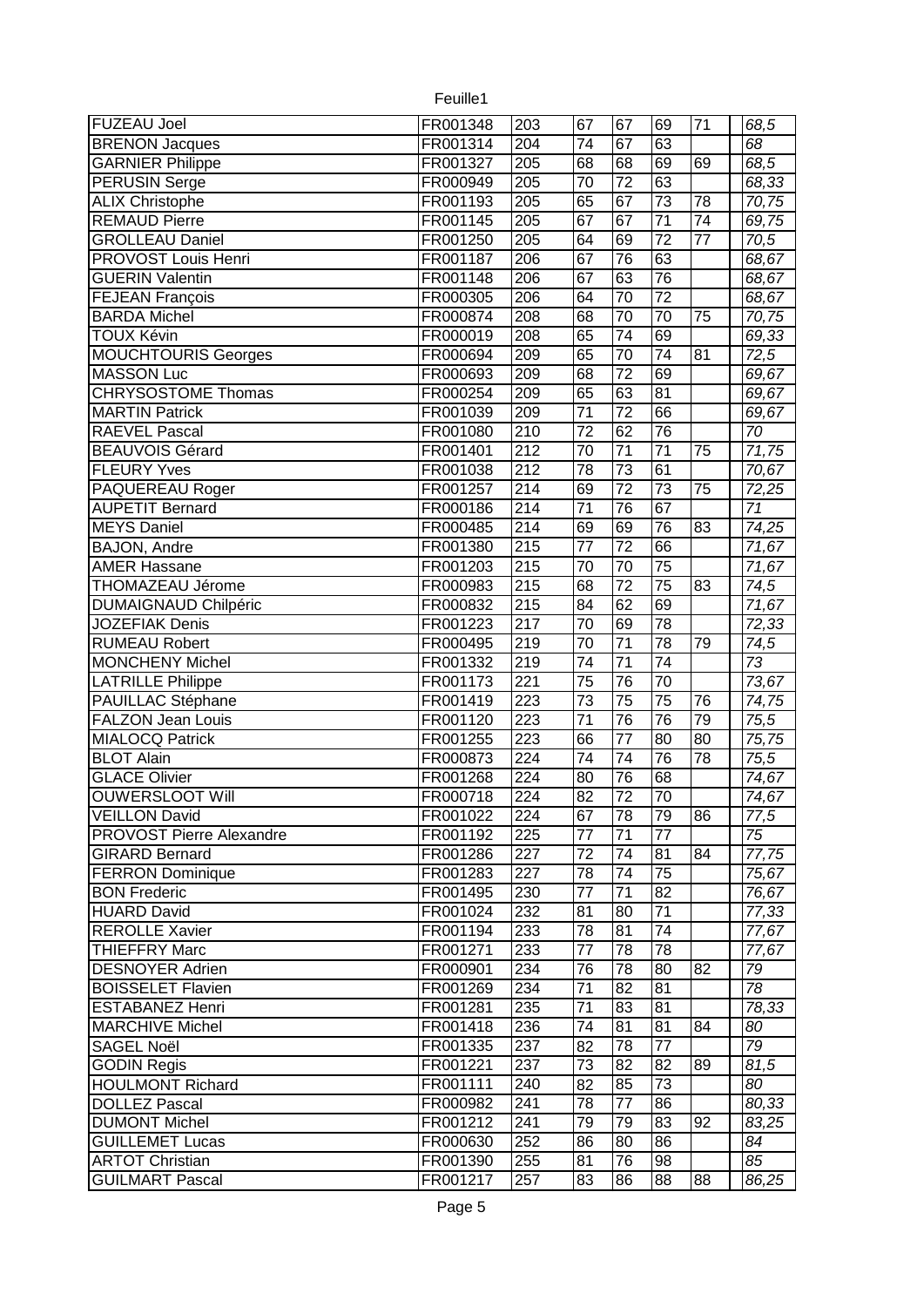| <b>BENEDETTI Denis</b>      | FR001224  | 271              | 89              | $\overline{\text{83}}$ | 99             |                  | 90,33              |
|-----------------------------|-----------|------------------|-----------------|------------------------|----------------|------------------|--------------------|
| <b>HOUARD Dominique</b>     | FR001272  | 299              | 98              | 98                     | 103            | 104              | 100,8              |
| PEIGNON Jacky               | FR001405  | 0                |                 |                        |                |                  | #####              |
| <b>BARTHE Bruno</b>         | FR001544  | 65               | 65              | 0                      | 0              | $\boldsymbol{0}$ | 16,25              |
| <b>PETIT Gérard</b>         | FR000972  | 66               | 66              | $\overline{0}$         | $\overline{0}$ | $\overline{0}$   | 16,5               |
| <b>CARALP Janou</b>         | FR0001555 | 66               | 66              | $\overline{0}$         | $\overline{0}$ | $\overline{0}$   | 16,5               |
| <b>MARIANI Eddy</b>         | FR001553  | 138              | 66              | $\overline{72}$        | $\overline{0}$ | $\overline{0}$   | 34,5               |
| <b>BOUCHE Nicolas</b>       | FR000403  | 46               | 46              |                        |                |                  | $\overline{46}$    |
| <b>SAMOYEAU Grégory</b>     | FR001469  | $\overline{51}$  | $\overline{51}$ |                        |                |                  | $\overline{51}$    |
| COMBES, Jean-Jacques        | FR000078  | 103              | 52              | 51                     |                |                  | $\overline{51,5}$  |
| <b>LASSERRE Michel</b>      | FR001178  | $\overline{53}$  | 53              |                        |                |                  | 53                 |
| MOUSCAZ, Philippe           | FR000404  | 106              | 53              | 53                     |                |                  | 53                 |
| <b>MARIE Ludovic</b>        | FR001005  | 107              | 55              | 52                     |                |                  | $\overline{53,5}$  |
| <b>LAYRISSE Jean Pierre</b> | FR000229  | 107              | 52              | 55                     |                |                  | $\overline{53,5}$  |
| <b>BOUE Pierre</b>          | FR000421  | $\overline{54}$  | $\overline{54}$ |                        |                |                  | $\overline{54}$    |
| <b>BOUAROUR Medy</b>        | FR001011  | 108              | 58              | 50                     |                |                  | 54                 |
| <b>BANIZETTE, Patrick</b>   | FR000082  | 109              | $\overline{57}$ | 52                     |                |                  | $\overline{54,5}$  |
| <b>CLERGEAU Jean Claude</b> | FR001277  | 109              | 53              | 56                     |                |                  | 54,5               |
| <b>JAN Patrick</b>          | FR001006  | 110              | 56              | 54                     |                |                  | 55                 |
| PELLETIER Sébastien         | FR001104  | $\overline{55}$  | 55              |                        |                |                  | 55                 |
| <b>AUBISSE Eric</b>         | FR000696  | 111              | $\overline{55}$ | 56                     |                |                  | 55,5               |
| <b>DORMIEU Stephane</b>     | FR001366  | 111              | $\overline{55}$ | 56                     |                |                  | 55,5               |
| <b>DUBOIS Jean Claude</b>   | FR001167  | $\overline{112}$ | 58              | 54                     |                |                  | 56                 |
| <b>POUPARD Patrick</b>      | FR001258  | 112              | 57              | 55                     |                |                  | 56                 |
| <b>CAILLARD Jean Louis</b>  | FR001163  | $\overline{56}$  | 56              |                        |                |                  | 56                 |
| <b>SOL Bernard</b>          | FR000790  | 112              | 56              | 56                     |                |                  | $\overline{56}$    |
| <b>DUQUENNE Nicolas</b>     | FR001381  | 56               | 56              |                        |                |                  | $\overline{56}$    |
| <b>PRUDHOMME Olivier</b>    | FR001007  | $\overline{56}$  | $\overline{56}$ |                        |                |                  | $\overline{56}$    |
| <b>MASSE Patrick</b>        | FR000614  | 112              | $\overline{55}$ | 57                     |                |                  | $\overline{56}$    |
| <b>PASQUET Patrice</b>      | FR000633  | 113              | $\overline{56}$ | 57                     |                |                  | $\overline{56}, 5$ |
| <b>VALVERDE Enzo</b>        | FR000973  | 113              | $\overline{53}$ | 60                     |                |                  | 56,5               |
| <b>CUSCUSA Thierry</b>      | FR000333  | 57               | $\overline{57}$ |                        |                |                  | 57                 |
| <b>VALERO Pascal</b>        | FR000819  | $\overline{57}$  | $\overline{57}$ |                        |                |                  | $\overline{57}$    |
| PETIT Alain                 | FR000966  | $\overline{57}$  | 57              |                        |                |                  | $\overline{57}$    |
| <b>PENAULT Pierre</b>       | FR000054  | 114              | $\overline{57}$ | 57                     |                |                  | $\overline{57}$    |
| <b>BIGET Eric</b>           | FR001466  | 114              | 58              | 56                     |                |                  | 57                 |
| <b>BOUAROUR Aissa</b>       | FR001009  | 57               | 57              |                        |                |                  | 57                 |
| <b>BOENAVENTES Serge</b>    | FR001528  | $\overline{57}$  | 57              |                        |                |                  | $\overline{57}$    |
| <b>DABOUSSY Philippe</b>    | FR001205  | 114              | 59              | 55                     |                |                  | $\overline{57}$    |
| MICHAUD Gérald              | FR001357  | 115              | 56              | 59                     |                |                  | $\overline{57,5}$  |
| <b>BOUGAULT Michel</b>      | FR001012  | 115              | 58              | 57                     |                |                  | 57,5               |
| <b>VELLARD Joel</b>         | FR000585  | 115              | 61              | 54                     |                |                  | $\overline{57,5}$  |
| <b>CASTEL Guy</b>           | FR000849  | 115              | 58              | 57                     |                |                  | 57,5               |
| <b>BAUDOIN Sebastien</b>    | FR001077  | 115              | 54              | 61                     |                |                  | 57,5               |
| <b>PIERAERTS Philippe</b>   | FR000232  | 115              | 61              | 54                     |                |                  | 57,5               |
| CAMBOURS, Jean Marc         | FR00098   | 115              | 60              | 55                     |                |                  | 57,5               |
| <b>CHAZAUD Alain</b>        | FR001008  | 116              | $\overline{57}$ | 59                     |                |                  | 58                 |
| <b>DUVAL Nicolas</b>        | FR000511  | 58               | 58              |                        |                |                  | 58                 |
| <b>GAUDIN Corentin</b>      | FR000621  | $\overline{58}$  | $\overline{58}$ |                        |                |                  | $\overline{58}$    |
| <b>MEZIERES Roland</b>      | FR000383  | 116              | 58              | 58                     |                |                  | 58                 |
| <b>RUFET Christian</b>      | FR000514  | 116              | 55              | 61                     |                |                  | 58                 |
| <b>GASPARINI Michel</b>     | FR000804  | 58               | 58              |                        |                |                  | 58                 |
| <b>MONTRON André Guy</b>    | FR001400  | 116              | 60              | 56                     |                |                  | 58                 |
| POUILLARD J-Marc            | FR001075  | 58               | 58              |                        |                |                  | 58                 |
| <b>BOURDOULAUD Yvon</b>     | FR000629  | 58               | 58              |                        |                |                  | 58                 |
| <b>DESSABLES Jerome</b>     | FR001055  | 58               | 58              |                        |                |                  | 58                 |
|                             |           |                  |                 |                        |                |                  |                    |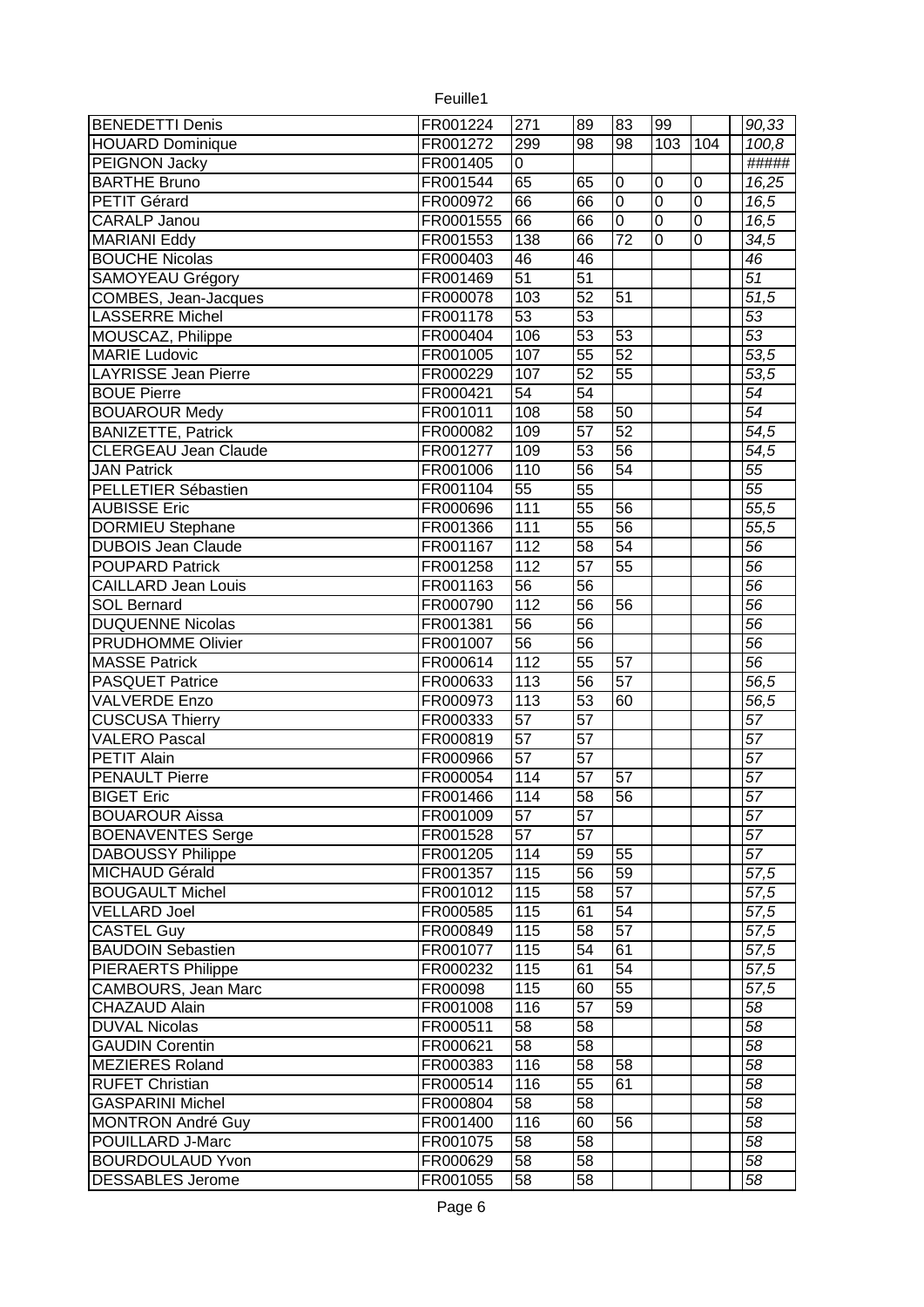| <b>HERVY Marcel</b>              | FR000527  | 117        | $\overline{57}$ | 60       |  | $\overline{58,5}$ |
|----------------------------------|-----------|------------|-----------------|----------|--|-------------------|
| <b>REDON Marc</b>                | FR000185  | 117        | $\overline{59}$ | 58       |  | 58,5              |
| <b>TABEAU Patrice</b>            | FR000934  | 117        | $\overline{53}$ | 64       |  | 58,5              |
| <b>RENAUD Daniel</b>             | FR001071  | 59         | 59              |          |  | 59                |
| <b>FRANCHETEAU Yohann</b>        | FR000367  | 118        | 58              | 60       |  | $\overline{59}$   |
| <b>MONBARBUT Michel</b>          | FR001180  | 119        | $\overline{58}$ | 61       |  | 59,5              |
| <b>LAUGA Thierry</b>             | FR000760  | 119        | 61              | 58       |  | 59,5              |
| CASAUX-GLAIRE, Pierre            | FR000091  | 119        | $\overline{58}$ | 61       |  | 59,5              |
| <b>PATRIER Fabrice</b>           | FR001064  | 60         | $\overline{60}$ |          |  | 60                |
| <b>GOUBEAU Charly</b>            | FR001059  | 60         | 60              |          |  | 60                |
| <b>BAUDOUIN Cedric</b>           | FR001533  | 60         | 60              |          |  | 60                |
| <b>MICHAUD André</b>             | FR001068  | 60         | 60              |          |  | 60                |
| <b>LANNELONGUE Jean Philippe</b> | FR000742  | 120        | 61              | 59       |  | 60                |
| <b>BLANCHET Bernard</b>          | FR001279  | 120        | $\overline{58}$ | 62       |  | 60                |
| <b>DUCAU Hubert</b>              | FR000612  | 60         | 60              |          |  | 60                |
| <b>FORGENG Roland</b>            | FR000990  | 60         | 60              |          |  | 60                |
| <b>GOYER Etienne</b>             | FR001168  | 60         | 60              |          |  | 60                |
| <b>DE-RAAD Joseph</b>            | FR001343  | 60         | 60              |          |  | 60                |
| <b>ARSIGNY Christophe</b>        | FR000616  | 120        | $\overline{54}$ | 66       |  | 60                |
| DURAN, André                     | FR001374  | 60         | 60              |          |  | 60                |
| <b>PELGAS Michel</b>             | FR000799  | 121        | $\overline{58}$ | 63       |  | 60,5              |
| <b>BACLE Martin</b>              | FR001063  | 61         | $\overline{61}$ |          |  | $\overline{61}$   |
| <b>RUD Bruno</b>                 | FR001433  | 61         | $\overline{61}$ |          |  | $\overline{61}$   |
| <b>ROBIN Thomas</b>              | FR001072  | 122        | $\overline{56}$ | 66       |  | $\overline{61}$   |
| <b>OSSARD Jerome</b>             | FR001185  | 122        | 65              | 57       |  | $\overline{61}$   |
| <b>CORTES Jean François</b>      | FR001117  | 61         | 61              |          |  | $\overline{61}$   |
| <b>PATAULT Michel</b>            | FR000587  | 61         | 61              |          |  | $\overline{61}$   |
|                                  |           |            |                 |          |  | 61                |
| <b>COURJAUD Bruno</b>            | FR001139  | 122        | 55              | 67       |  |                   |
| <b>BERTHOIN Gilles</b>           | FR001166  | 122        | 62              | 60       |  | 61                |
| <b>GODARD Dominique</b>          | FR0001559 | 61         | 61              |          |  | $\overline{61}$   |
| <b>BOURRAT Thomas</b>            | FR001519  | 61         | $\overline{61}$ |          |  | $\overline{61}$   |
| <b>BAUDOIN Christian</b>         | FR000697  | 61         | 61              |          |  | $\overline{61}$   |
| CERVANTES, Jean                  | FR001375  | 61         | 61              |          |  | 61                |
| GLEYZES Gérard                   | FR000425  | 61         | 61              |          |  | $\overline{61}$   |
| <b>ALBERT Jean-Pierre</b>        | FR000778  | 61         | 61              |          |  | 61                |
| <b>MULATERO Frederic</b>         | FR001266  | 123        | 62              | 61       |  | 61,5              |
| <b>MENESSIER Fabrice</b>         | FR001015  | 123        | 64              | 59       |  | 61,5              |
| <b>OLLIER Jacky</b>              | FR001147  | 123        | $\overline{53}$ | 70       |  | 61,5              |
| <b>GRAVIER Eugene</b>            | FR001322  | 123        | 60              | 63       |  | 61,5              |
| <b>DESBRUERES Didier</b>         | FR000690  | 123        | 60              | 63       |  | 61,5              |
| <b>LAPOUDGE Mr</b>               | FR001158  | 123        | 60              | 63       |  | 61,5              |
| <b>GIRARD Jacques</b>            | FR001421  | 123        | 60              | 63       |  | 61,5              |
| <b>HASCOET Denis</b>             | FR001090  | 124        | 62              | 62       |  | 62                |
| MAS Jean Pol                     | FR001489  | 62         | 62              |          |  | 62                |
| <b>HOSSEPIAN Christian</b>       | FR001510  | 62         | 62              |          |  | 62                |
| <b>BAGES Gerard</b>              | FR001014  | 62         | 62              |          |  | 62                |
| <b>SERRE</b> Gaston              | FR000626  | 124        | 60              | 64       |  | 62                |
| <b>BAJON Alain</b>               | FR000241  | 62         | 62              |          |  | 62                |
| <b>BOURRAT Alain</b>             | FR001520  | 62         | 62              |          |  | 62                |
| <b>CHAINTRIER Frederic</b>       | FR001181  | 62         | 62              |          |  | 62                |
| <b>MASSAT Michel</b>             | FR000508  | 125        | 64              | 61       |  | 62,5              |
| <b>MONTEAU Jacques</b>           | FR001445  | 125        | 63              | 62       |  | 62,5              |
| <b>ROUSSIN Yannick</b>           | FR001415  | 125        | 63              | 62       |  | 62,5              |
| <b>BONADEI Arnaud</b>            | FR001016  | 125        | 65              | 60       |  | 62,5              |
| <b>FOVEZ Nicolas</b>             | FR001531  | 125<br>126 | 63<br>65        | 62<br>61 |  | 62,5<br>63        |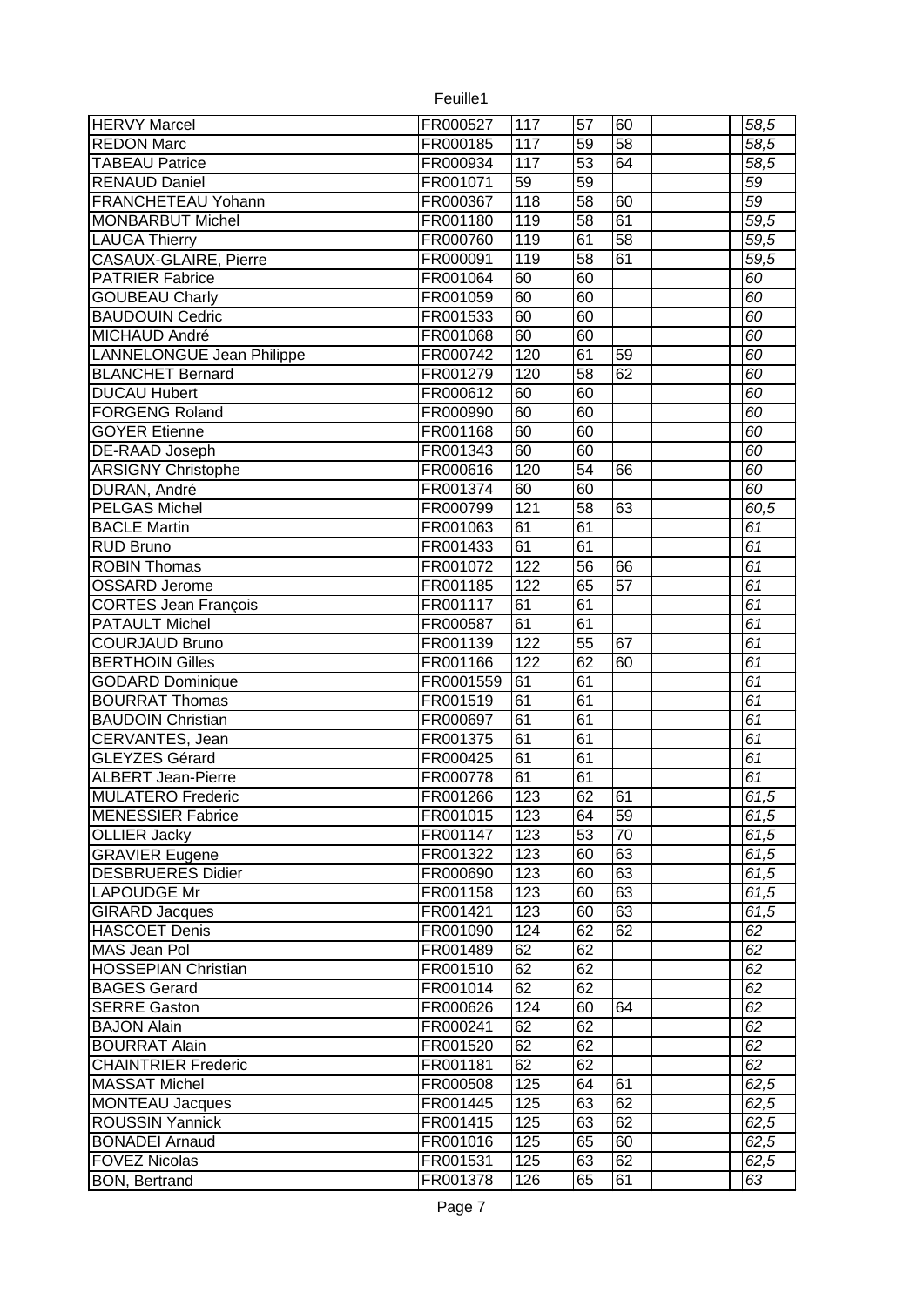| <b>CHIRON Pierre</b>             | FR001169             | 126 | 61              | 65 |  | 63              |
|----------------------------------|----------------------|-----|-----------------|----|--|-----------------|
| <b>MENANT Philippe</b>           | FR001395             | 63  | 63              |    |  | 63              |
| <b>BACHOT Emmanuel</b>           | FR0001557            | 63  | 63              |    |  | 63              |
| <b>FONT Fabrice</b>              | FR001521             | 63  | 63              |    |  | 63              |
| <b>BLANCHARD Yves</b>            | FR000674             | 63  | 63              |    |  | 63              |
| <b>CAMMAS Philippe</b>           | FR001312             | 63  | 63              |    |  | 63              |
| <b>SCARAMOUNE André</b>          | FR001013             | 127 | 61              | 66 |  | 63,5            |
| <b>BARBERON Alain</b>            | FR001126             | 64  | 64              |    |  | $\overline{64}$ |
| <b>LALEVE Dominique</b>          | FR000620             | 128 | 61              | 67 |  | $\overline{64}$ |
| <b>AZEMAR Laurent</b>            | FR000204             | 128 | 67              | 61 |  | 64              |
| <b>PETITPRETRE Jean François</b> | FR001170             | 128 | 61              | 67 |  | 64              |
| <b>NICOL Samuel</b>              | FR001503             | 128 | 64              | 64 |  | 64              |
| <b>BELLET Baptiste</b>           | FR000214             | 64  | 64              |    |  | 64              |
| <b>MACAKANJA Frank</b>           | FR001440             | 64  | 64              |    |  | 64              |
| <b>HAMON Philippe</b>            | FR000022             | 128 | 65              | 63 |  | 64              |
| <b>BENOIT Jean</b>               | FR001171             | 128 | 63              | 65 |  | 64              |
| <b>BARRUET B</b>                 | FR0001541            | 64  | 64              |    |  | 64              |
| SOPHY-MONTFORT André             | FR001491             | 128 | 65              | 63 |  | 64              |
| <b>LACABANNE Christian</b>       | FR001325             | 129 | 65              | 64 |  | 64,5            |
| <b>HAMON Alain</b>               | FR000023             | 129 | $\overline{62}$ | 67 |  | 64,5            |
| <b>KRAKOWSKI Stephane</b>        | FR000759             | 129 | 68              | 61 |  | 64,5            |
| <b>KARBOUCH Yahia</b>            | FR001229             | 129 | 66              | 63 |  | 64,5            |
| <b>VICENTE Thierry</b>           | FR001119             | 129 | 62              | 67 |  | 64,5            |
| <b>PEYRAS Christian</b>          | FR000486             | 65  | 65              |    |  | 65              |
| <b>GUENEGUES Gérard</b>          | FR001530             | 65  | 65              |    |  | 65              |
| <b>CAILLE Christian</b>          | FR001245             | 65  | 65              |    |  | 65              |
| <b>GANDOLFI Lyonet</b>           | FR001425             | 130 | 66              | 64 |  | 65              |
| PAIOTTI Jacques                  | FR000855             | 65  | 65              |    |  | 65              |
| <b>LEBRETON François</b>         | FR001251             | 65  | 65              |    |  | 65              |
| <b>DOUERGNE François</b>         | FR001172             | 65  | 65              |    |  | 65              |
| <b>GARSAUD Dominique</b>         | FR001315             | 130 | 61              | 69 |  | 65              |
| <b>ROUZIC Louis</b>              | FR000018             | 130 | 64              | 66 |  | 65              |
| <b>GEOFFROYD Christian</b>       | FR001134             | 65  | 65              |    |  | 65              |
| PALAIN, Gerard                   | FR000099             | 130 | 66              | 64 |  | 65              |
| <b>GOUBEAUD Eric</b>             | FR001290             | 131 | $\overline{70}$ | 61 |  | 65,5            |
| <b>BOUTEYRE</b> Jean             | FR001206             | 131 | 64              | 67 |  | 65,5            |
| <b>GRENIER Gérard</b>            | FR000624             | 131 | 72              | 59 |  | 65,5            |
| <b>BOISSIER DESCOMBES Julien</b> | FR000622             | 66  | 66              |    |  | 66              |
| <b>FROMENTOUX Mickael</b>        | FR001028             | 66  | 66              |    |  | 66              |
| <b>BAUDIN Claude</b>             | FR001129             | 66  | 66              |    |  | 66              |
| <b>HAMON Jean-Luc</b>            | FR000017             | 66  | 66              |    |  | 66              |
| <b>DROUET Alain</b>              | FR001228             | 66  | 66              |    |  | 66              |
| <b>LEYLE Gaetan</b>              | FR001186             | 132 | 65              | 67 |  | 66              |
| VIGOUR jean Pierre               | FR001227             | 66  | 66              |    |  | 66              |
| <b>RAVENET Patrick</b>           | FR001467             | 133 | 67              | 66 |  | 66,5            |
| <b>BOUDET Adrien</b>             | FR000716             | 67  | 67              |    |  | 67              |
| <b>HERAUD Stephane</b>           | FR000926             | 134 | 68              | 66 |  | 67              |
| <b>BLONDEAU Alain</b>            | FR000755             | 134 | $\overline{70}$ | 64 |  | $\overline{67}$ |
| <b>HOFFMANN Patrice</b>          | FR001542             | 67  | 67              |    |  | $\overline{67}$ |
| <b>DELOR Benjamin</b>            | FR000121             | 67  | 67              |    |  | 67              |
|                                  |                      | 134 | 70              | 64 |  | 67              |
| <b>BOULANGER Patrick</b>         | FR001330<br>FR001128 | 134 | $\overline{71}$ | 63 |  | $\overline{67}$ |
| <b>DUPUIS Philippe</b>           |                      | 67  |                 |    |  | 67              |
| <b>GAUTHIER Philippe</b>         | FR000927             | 67  | 67<br>67        |    |  | 67              |
| LEBRERE André<br>MARCHAL Imael   | FR001529             | 67  |                 |    |  | 67              |
|                                  | FR001033<br>FR001001 |     | 67              |    |  |                 |
| JACOBBERGER Michel               |                      | 67  | 67              |    |  | 67              |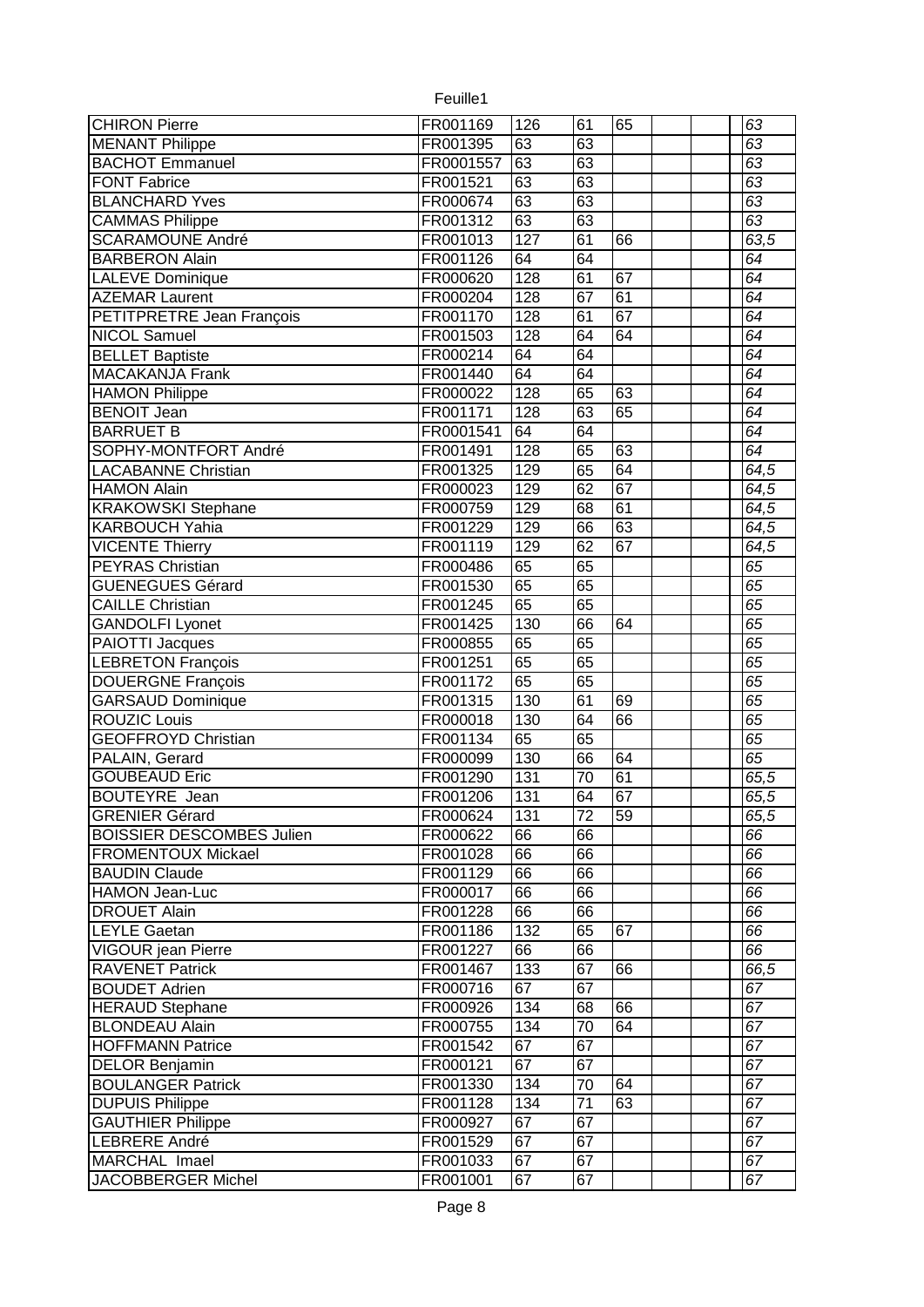| <b>BOURGEOIS Yohan</b>      | FR00639   | 134                   | 68                    | 66              |  | $\overline{67}$       |
|-----------------------------|-----------|-----------------------|-----------------------|-----------------|--|-----------------------|
| <b>DELETANG Lionel</b>      | FR001289  | 136                   | $\overline{75}$       | 61              |  | 68                    |
| <b>GIMET Rné</b>            | FR001501  | 136                   | $\overline{73}$       | 63              |  | 68                    |
| <b>JORDAN Guillaume</b>     | FR001284  | 136                   | 69                    | 67              |  | 68                    |
| <b>PICHARD Fabrice</b>      | FR001060  | 68                    | $\overline{68}$       |                 |  | $\overline{68}$       |
| PERES LABOURDETTE Pierre    | FR000080  | 68                    | 68                    |                 |  | 68                    |
| <b>PRINCIPAUD Pierre</b>    | FR000116  | 136                   | 66                    | $\overline{70}$ |  | 68                    |
| <b>CASTEX Benoit</b>        | FR0010508 | 136                   | 64                    | 72              |  | 68                    |
| <b>BOITEL Marc</b>          | FR000769  | 68                    | $\overline{68}$       |                 |  | 68                    |
| <b>COUSIN Bruno</b>         | FR001123  | 68                    | 68                    |                 |  | 68                    |
| <b>NEVEU Pierre Franck</b>  | FR000756  | 136                   | 67                    | 69              |  | 68                    |
| <b>MANOUKIAN Patrick</b>    | FR001052  | 137                   | $\overline{67}$       | 70              |  | 68,5                  |
| <b>BENSA Jacques</b>        | FR001109  | 137                   | 66                    | $\overline{71}$ |  | 68,5                  |
| <b>TUME Alfred</b>          | FR001124  | 137                   | $\overline{72}$       | 65              |  | 68,5                  |
| <b>MOURET, Michel</b>       | FR000962  | 69                    | 69                    |                 |  | 69                    |
| <b>HUSS Jean Bernard</b>    | FR000206  | 138                   | 67                    | $\overline{71}$ |  | 69                    |
| <b>VERDIER DIDIER</b>       | FR001408  | 69                    | 69                    |                 |  | 69                    |
| <b>BLISSON Rolland</b>      | FR000202  | 69                    | 69                    |                 |  | 69                    |
| <b>NADEAU</b> Jean jacques  | FR00258   | 69                    | 69                    |                 |  | 69                    |
| <b>ROUSSEL Didier</b>       | FR001329  | 69                    | 69                    |                 |  | 69                    |
| <b>GUILLAUT Jean Louis</b>  | FR001296  | 138                   | 70                    | 68              |  | 69                    |
| <b>ARMARY Jean jacques</b>  | FR001507  | 138                   | 68                    | 70              |  | 69                    |
| VERVENNE Jeremy             | FR001270  | 69                    | 69                    |                 |  | 69                    |
| <b>GUIBERT</b> François     | FR000754  | 69                    | 69                    |                 |  | 69                    |
| <b>MASSE Gregorie</b>       | FR001076  | 69                    | 69                    |                 |  | 69                    |
| <b>BROCHARD Patrice</b>     | FR0001085 | 138                   | 64                    | $\overline{74}$ |  | 69                    |
| <b>POILBOUT Philippe</b>    | FR001351  | 69                    | 69                    |                 |  | 69                    |
| <b>DOS SANTOS Michel</b>    | FR001382  | 69                    | 69                    |                 |  | 69                    |
| <b>AVENET Julien</b>        | FR0001086 | 139                   | $\overline{71}$       | 68              |  | 69,5                  |
| <b>BAUDY Alain</b>          | FR001411  | 139                   | 67                    | $\overline{72}$ |  |                       |
| <b>SAUTEREAU Patrick</b>    |           | 139                   | $\overline{72}$       | 67              |  | 69,5                  |
| <b>ROUGER Yvon</b>          | FR001436  | 139                   | $\overline{71}$       | 68              |  | 69,5                  |
|                             | FR001261  |                       | $\overline{75}$       | 65              |  | 69,5                  |
| <b>KERVIEL Yannick</b>      | FR001092  | 140                   |                       |                 |  | 70                    |
| <b>DUPUY Philippe</b>       | FR001184  | 70<br>$\overline{70}$ | 70<br>$\overline{70}$ |                 |  | 70<br>$\overline{70}$ |
| <b>AUSSANT Marcel</b>       | FR001364  |                       |                       | 74              |  |                       |
| <b>HERAULT Jacques</b>      | FR000854  | 140                   | 66                    |                 |  | 70                    |
| <b>DEGOUEY Jean Pierre</b>  | FR001407  | 70                    | 70<br>$\overline{70}$ |                 |  | $70$                  |
| <b>GUERY Michel</b>         | FR001349  | 70                    |                       |                 |  | 70                    |
| <b>FEYRABEND Emmanuel</b>   | FR001412  | $\overline{70}$       | $\overline{70}$       |                 |  | $\overline{70}$       |
| JOFFRE-CLARK Gary           | FR001017  | 140                   | 66                    | 74              |  | $\overline{70}$       |
| <b>MAUCHAMP Gerard</b>      | FR001353  | $\overline{70}$       | $\overline{70}$       |                 |  | 70                    |
| <b>LEYLE Simon</b>          | FR001188  | 140                   | 67                    | 73              |  | $\overline{70}$       |
| <b>ROBINET Jacques</b>      | FR001019  | 70                    | 70                    |                 |  | $\overline{70}$       |
| PASCUAL David               | FR001219  | 70                    | 70                    |                 |  | $\overline{70}$       |
| RABEYRIN Yoann              | FR001504  | 141                   | $\overline{71}$       | 70              |  | 70,5                  |
| <b>DIONNAU Maximilien</b>   | FR001267  | 141                   | $\overline{74}$       | 67              |  | 70,5                  |
| <b>REGEARD Lionel</b>       | FR001514  | 141                   | 70                    | 71              |  | 70,5                  |
| <b>DELAVALLADE Pascal</b>   | FR000981  | $\overline{71}$       | $\overline{71}$       |                 |  | $\overline{71}$       |
| <b>RAMEL Philippe</b>       | FR000007  | $\overline{71}$       | $\overline{71}$       |                 |  | $\overline{71}$       |
| <b>DEDIEU Michel</b>        | FR001114  | $\overline{71}$       | $\overline{71}$       |                 |  | $\overline{71}$       |
| <b>ROUCH Bernard</b>        | FR001321  | $\overline{71}$       | $\overline{71}$       |                 |  | $\overline{71}$       |
| <b>TRICOIRE Jean Claude</b> | FR001331  | 71                    | 71                    |                 |  | 71                    |
| <b>BILLARD Patrick</b>      | FR001383  | $\overline{71}$       | $\overline{71}$       |                 |  | $\overline{71}$       |
| <b>DUEZ</b> Jean Paul       | FR001402  | 71                    | $\overline{71}$       |                 |  | 71                    |
| L'HARIDON André             | FR000009  | 71                    | $\overline{71}$       |                 |  | $\overline{71}$       |
| FELLONNEAU, Jean Jacques    | FR001379  | 71                    | 71                    |                 |  | 71                    |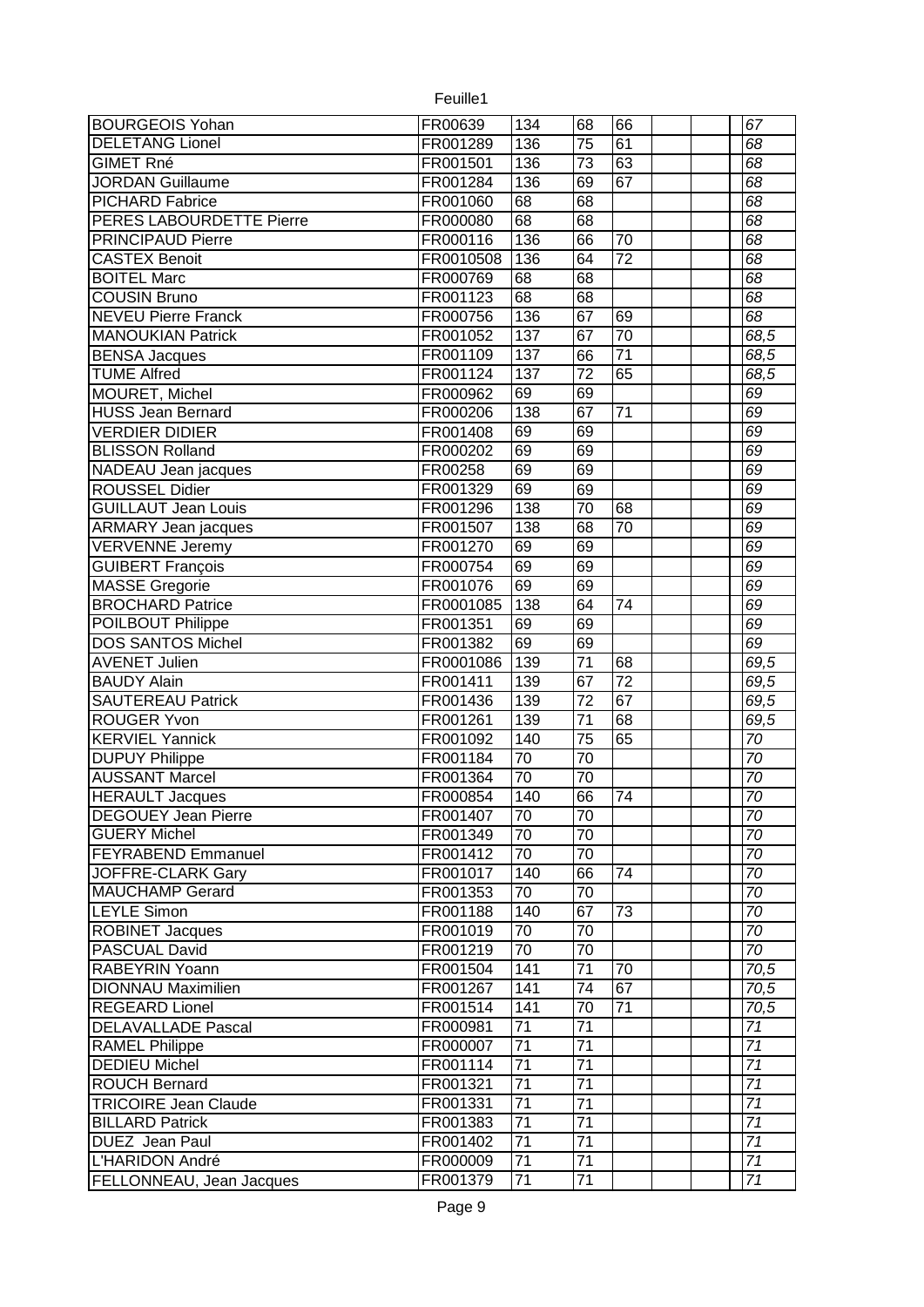| <b>PUENTE Jacques</b>           | FR001259  | 142              | 67              | 75              |  | $\overline{71}$   |
|---------------------------------|-----------|------------------|-----------------|-----------------|--|-------------------|
| <b>GUICHANE Michel</b>          | FR000853  | $\overline{143}$ | $\overline{68}$ | $\overline{75}$ |  | 71,5              |
| <b>BROSSEAU Benoit</b>          | FR001150  | $\overline{143}$ | $\overline{74}$ | 69              |  | 71,5              |
| <b>GREEN Leslie</b>             | FR001149  | 144              | $\overline{75}$ | 69              |  | 72                |
| <b>NERON Jean-Louis</b>         | FR001018  | $\overline{72}$  | $\overline{72}$ |                 |  | $\overline{72}$   |
| <b>LAFUENTE Bernard</b>         | FR000004  | $\overline{72}$  | $\overline{72}$ |                 |  | $\overline{72}$   |
| <b>DUMAS Philippe</b>           | FR001021  | $\overline{72}$  | $\overline{72}$ |                 |  | $\overline{72}$   |
| <b>ARNAUD Michel</b>            | FR00912   | $\overline{72}$  | $\overline{72}$ |                 |  | $\overline{72}$   |
| <b>BOURROUSSE Yves</b>          | FR001535  | $\overline{72}$  | $\overline{72}$ |                 |  | $\overline{72}$   |
| RUSSO Jean                      | FR001400  | $\overline{72}$  | $\overline{72}$ |                 |  | $\overline{72}$   |
| <b>RIVALS Jacques</b>           | FR000401  | $\overline{72}$  | $\overline{72}$ |                 |  | $\overline{72}$   |
| <b>MESTDAGH Yves</b>            | FR001386  | 144              | 75              | 69              |  | $\overline{72}$   |
| <b>FONK KIWOK Thierry</b>       | FR000611  | $\overline{72}$  | $\overline{72}$ |                 |  | $\overline{72}$   |
| <b>ROHEE Yves</b>               | FR00520   | 145              | $\overline{82}$ | 63              |  | 72,5              |
| <b>GAILLARD Paul</b>            | FR001136  | 145              | 62              | 83              |  | 72,5              |
| <b>PUJOL Christian</b>          | FR001492  | $\overline{73}$  | $\overline{73}$ |                 |  | $\overline{73}$   |
| <b>GATTY Philippe</b>           | FR001159  | $\overline{73}$  | $\overline{73}$ |                 |  | $\overline{73}$   |
| <b>PORCHERON Philippe</b>       | FR001356  | $\overline{73}$  | $\overline{73}$ |                 |  | $\overline{73}$   |
| <b>ROUQUET Jean Louis</b>       | FR001354  | $\overline{73}$  | $\overline{73}$ |                 |  | $\overline{73}$   |
| <b>CITO Nando</b>               | FR001512  | 147              | $\overline{71}$ | 76              |  | 73,5              |
| <b>VAN DONGEN Oscar</b>         | FR001484  | 74               | $\overline{74}$ |                 |  | 74                |
|                                 |           |                  |                 | $\overline{76}$ |  |                   |
| <b>OSSARD Tankred</b>           | FR001189  | 148              | 72              |                 |  | $\overline{74}$   |
| LEVET Jean marc                 | FR001429  | $\overline{74}$  | $\overline{74}$ |                 |  | $\overline{74}$   |
| <b>CROC Francois</b>            | FR001499  | 74               | $\overline{74}$ |                 |  | $\overline{74}$   |
| <b>DUHAMEL Yves</b>             | FR000186  | $\overline{74}$  | $\overline{74}$ |                 |  | $\overline{74}$   |
| <b>CHAUVET Jean Michel</b>      | FR001498  | 74               | $\overline{74}$ |                 |  | $\overline{74}$   |
| <b>SENACHAL Marcel</b>          | FR001527  | $\overline{74}$  | $\overline{74}$ |                 |  | $\overline{74}$   |
| <b>LLAMAS BENJUMEA Baptiste</b> | FR001190  | 74               | $\overline{74}$ |                 |  | $\overline{74}$   |
| <b>CAYOL Thomas</b>             | FR001509  | $\overline{74}$  | $\overline{74}$ |                 |  | $\overline{74}$   |
| <b>CHRIST Olivier</b>           | FR001358  | 149              | 82              | 67              |  | $\overline{74,5}$ |
| <b>GAUTIER Bernard</b>          | FR001413  | 150              | $\overline{75}$ | 75              |  | 75                |
| <b>GIBOUIN Olivier</b>          | FR001307  | $\overline{75}$  | $\overline{75}$ |                 |  | 75                |
| <b>FORHAN Jean Marc</b>         | FR001230  | 150              | 80              | $\overline{70}$ |  | $\overline{75}$   |
| <b>MICHAL Bruno</b>             | FR001537  | 75               | $\overline{75}$ |                 |  | 75                |
| <b>RENOUX Jean</b>              | FR000994  | $\overline{75}$  | $\overline{75}$ |                 |  | $\overline{75}$   |
| <b>JACQUINET Alain</b>          | FR001334  | 151              | 77              | 74              |  | 75,5              |
| <b>RAINAUD Victor</b>           | FR001023  | 151              | 78              | 73              |  | 75,5              |
| <b>MENAGER Marcel</b>           | FR000595  | $\overline{76}$  | 76              |                 |  | 76                |
| <b>AUCHERE Bernard</b>          | FR000997  | 76               | 76              |                 |  | 76                |
| <b>COMBES Jean-Claude</b>       | FR001406  | 152              | 79              | 73              |  | 76                |
| <b>HAMOURY Frederic</b>         | FR001219  | 76               | 76              |                 |  | $\overline{76}$   |
| <b>CASTEX Louison</b>           | FR001538  | 76               | 76              |                 |  | 76                |
| <b>GANGNEBIEN Wilfrid</b>       | FR001474  | $\overline{77}$  | 77              |                 |  | $\overline{77}$   |
| <b>TEXERAUD Jeremy</b>          | FR001191  | $\overline{77}$  | 77              |                 |  | 77                |
| <b>PUAUD Patrick</b>            | FR001439  | 154              | 73              | 81              |  | 77                |
| <b>LABORDE Jean Michel</b>      | FR001309  | 77               | 77              |                 |  | 77                |
| <b>CARLES Michel</b>            | FR001490  | $\overline{77}$  | 77              |                 |  | $\overline{77}$   |
| <b>SUROWEC Jacques</b>          | FR000440  | $\overline{77}$  | $\overline{77}$ |                 |  | $\overline{77}$   |
| LEGROUX Michel                  | FR001414  | 154              | 79              | $\overline{75}$ |  | $\overline{77}$   |
| <b>MONTHEAN Pascal</b>          | FR0001558 | 78               | 78              |                 |  | 78                |
| <b>RENARD Marcel</b>            | FR001260  | $\overline{78}$  | $\overline{78}$ |                 |  | $\overline{78}$   |
| <b>GILLET Didier</b>            |           | $\overline{78}$  | 78              |                 |  | 78                |
|                                 | FR001403  |                  |                 | $\overline{77}$ |  |                   |
| <b>LASSALLE Bruno</b>           | FR001311  | 157              | 80              |                 |  | 78,5              |
| <b>PERQUE Hervé</b>             | FR001093  | 157              | 86              | 71              |  | 78,5              |
| LE MENES Mr                     | FR001157  | 79               | 79              |                 |  | 79                |
| <b>GUIRAUD Jean michel</b>      | FR001536  | 79               | 79              |                 |  | 79                |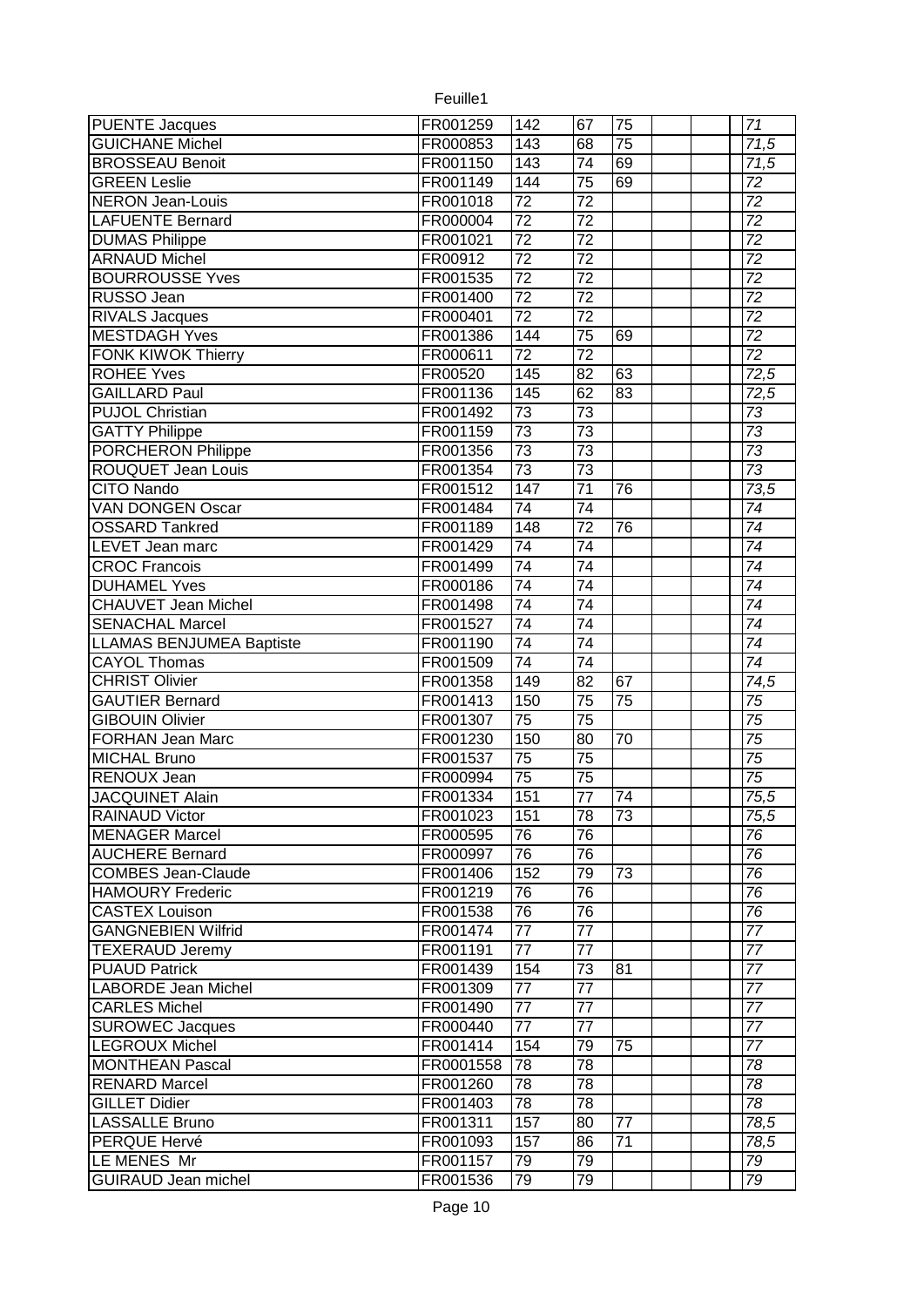|                              | Feuille1  |                 |                 |                 |  |                   |
|------------------------------|-----------|-----------------|-----------------|-----------------|--|-------------------|
| <b>MOREAU Jacques</b>        | FR001195  | 79              | 79              |                 |  | 79                |
| <b>CALVET Cyril</b>          | FR0001554 | 80              | $\overline{80}$ |                 |  | 80                |
| <b>COLAUD Gilles</b>         | FR001525  | 161             | 79              | $\overline{82}$ |  | $80,\overline{5}$ |
| <b>CHELOT Claude</b>         | FR001391  | 162             | $\overline{77}$ | 85              |  | 81                |
| <b>GALITZKY Georges</b>      | FR001115  | $\overline{81}$ | 81              |                 |  | 81                |
| <b>LABORDE Tom</b>           | FR001308  | 162             | 80              | $\overline{82}$ |  | $\overline{81}$   |
| <b>QUINCHAUD Yannick</b>     | FR000355  | 82              | $\overline{82}$ |                 |  | $\overline{82}$   |
| <b>FRAGA Anthony</b>         | FR001196  | $\overline{82}$ | $\overline{82}$ |                 |  | $\overline{82}$   |
| <b>ROUSSELOT Christian</b>   | FR001262  | $\overline{83}$ | 83              |                 |  | $\overline{83}$   |
| <b>RIVAUD Olivier</b>        | FR001231  | 166             | 91              | $\overline{75}$ |  | $\overline{83}$   |
| <b>BOURRIERES Jean Louis</b> | FR001004  | 83              | $\overline{83}$ |                 |  | 83                |
| <b>MAILLON Louis</b>         | FR001437  | 168             | $\overline{81}$ | $\overline{87}$ |  | 84                |
| <b>DEBUIRE Jean Pierre</b>   | FR001337  | 168             | 91              | $\overline{77}$ |  | $\overline{84}$   |
| <b>GUILLEMINET Christian</b> | FR001317  | $\overline{86}$ | 86              |                 |  | $\overline{86}$   |
| <b>ANDRE Philippe</b>        | FR001410  | 176             | $\overline{87}$ | 89              |  | $\overline{88}$   |
| <b>VIGIER Jean Paul</b>      | FR001477  | 88              | 88              |                 |  | 88                |
| <b>BONHOMME Michel</b>       | FR00954   | 89              | 89              |                 |  | 89                |
| <b>VOLPI Marco</b>           | FR001310  | 179             | 91              | 88              |  | 89,5              |
| <b>CHAPAL Thibault</b>       | FR001522  | 90              | 90              |                 |  | 90                |
| <b>BRYSSINE Georges</b>      | FR001497  | 90              | 90              |                 |  | 90                |
| LABESSE Jacques              | FR001393  | 91              | 91              |                 |  | $\overline{91}$   |
| <b>BITBOUL Yossi</b>         | FR000872  | 184             | 91              | 93              |  | 92                |
| <b>BENSACK Benjamin</b>      | FR001441  | $\overline{96}$ | 96              |                 |  | 96                |
| <b>LARDEIG Gérard</b>        | FR000943  | 97              | 97              |                 |  | 97                |
| <b>BLONDEAU Philippe</b>     | FR001306  | 100             | 100             |                 |  | 100               |
| RIDEAU Dominique             | FR001518  | 100             | 100             |                 |  | 100               |
| <b>GUIZOL Jean</b>           | FR001517  | 204             | 105             | 99              |  | 102               |